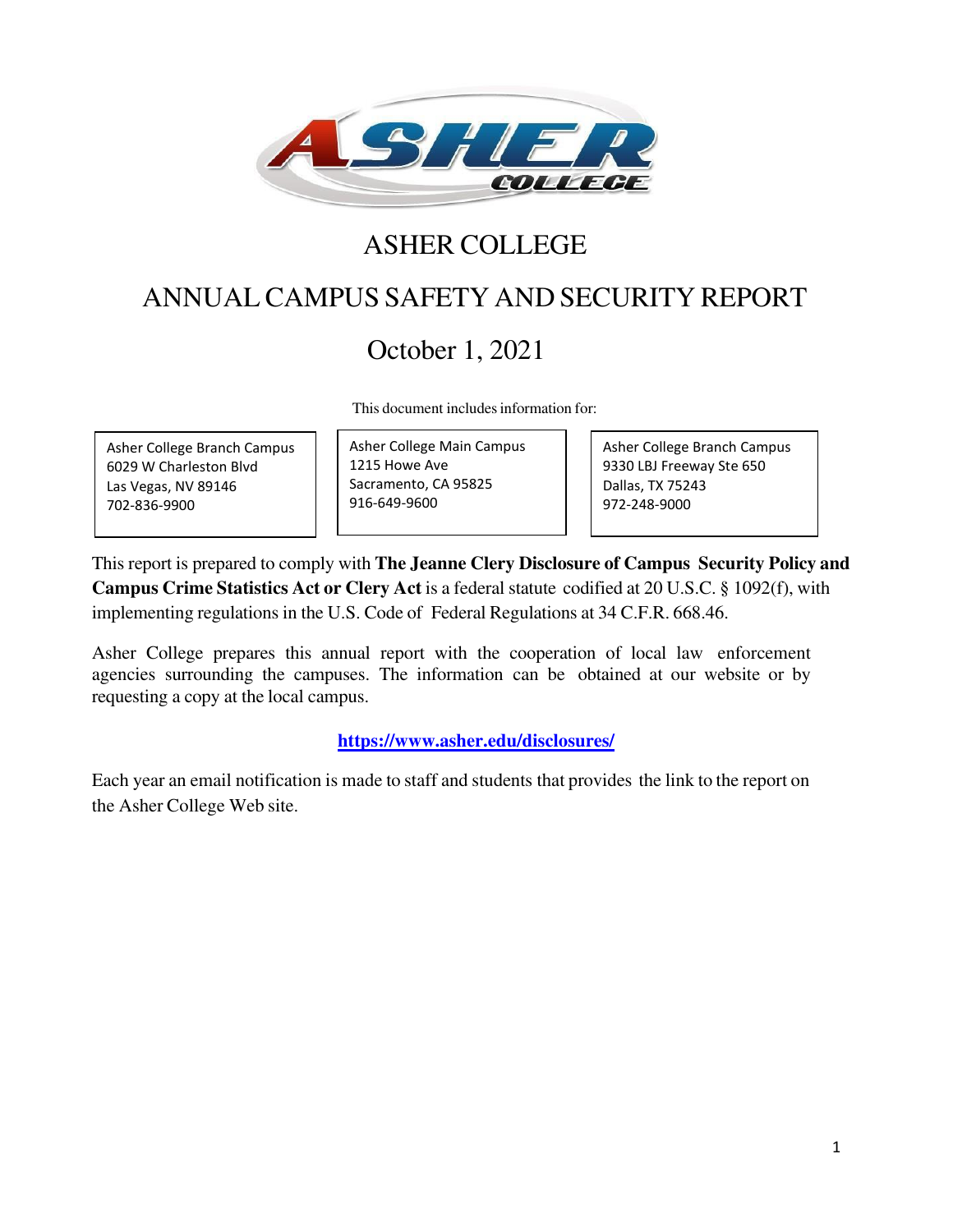Asher College is dedicated to providing a safe and secure campus for our students and staff. Asher College is compliant with the Jeanne Clery Act, 20U.S.C. **§** 1092(F) Disclosure of Campus Security Policy and Campus Crime Statistics.

Because police reports are public records under state law, Asher College cannot hold reports of crime in confidence. Confidential reports for purposes of inclusion in the annual disclosure of crime statistics can generally be made to the Campus Director.

Asher College Staff and Faculty are required, and students are encouraged to report all criminal acts, suspicious activities or emergencies promptly. Because police reports are public records under state law, Asher College cannot hold reports of crime in confidence. Confidential reports for purposes of inclusion in the annual disclosure of crime statistics can generally be made to the Campus Director.

Per Asher College's policy, all criminal acts or emergencies must be properly documented and reported to local authorities as required by law.

# **Timely Warnings**

In the event that a situation arises, either on or off campus, that, in the judgment of the **Campus Director / Campus Security Authority (CSA)** constitutes an ongoing or continuing threat, a campus-wide "timely warning" will be issued.

The warning will be issued through the college e-mail system to students and faculty. For this reason, it is important that each student has an active email address and that email is checked regularly. Timely Warning notices will be posted on the campus doors as well as sent by email.

Anyone with information warranting a timely warning should report the circumstances to the CSA, by phone at the local campus or in person.

### **Security and Access**

During business hours, Asher College offices are open to students, guests and invitees. Business hours for the offices are from 9am to 6pm while classroom hours vary from campus to campus. Generally, classrooms are open from 9am to 8pm and only enrolled students and faculty are admitted.

Asher College has the authority to ask persons for identification to determine whether individuals have lawful business at Asher College.

Asher College maintains a close working relationship with the local law enforcement agencies.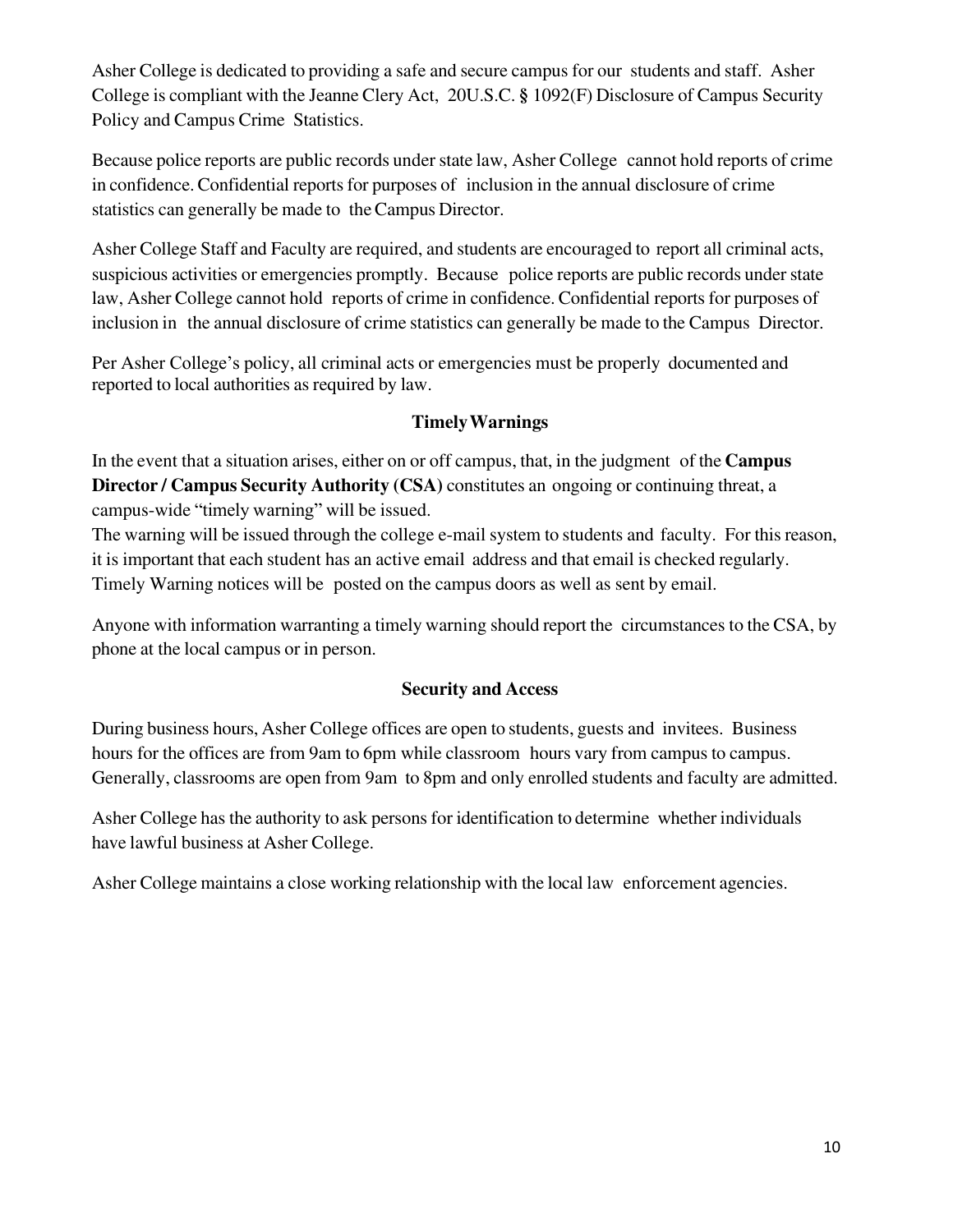### **Reporting a Crime or Emergency at Asher College Dial 911 for Emergency or 311 for Non - Emergency** Area Police/Fire Non - Emergency Numbers:

| Sacramento County Sheriff's Department | $916-874-5115$ Non – Emergency     |
|----------------------------------------|------------------------------------|
| Sacramento Fire Department             | 916-808-1300 Non - Emergency       |
| Dallas Police                          | $214-744-4444$ Non – Emergency     |
| Dallas Fire Department                 | $214-670-1111$ Non – Emergency     |
| Clark County (Las Vegas) Police        | $702 - 828 - 3111$ Non – Emergency |
| Las Vegas Fire Department              | $702-383-2888$ Non - Emergency     |

For off-campus incidents, please contact the local law enforcement.

Asher College does not employ on-campus security personnel. However, the CSA has the authority to determine whether individuals have lawful business at the campus.

Students and staff are encouraged to promptly report crimes or public safety related incidents in a timely manner. All reports of emergencies and crimes are made to the **Campus Director** as the **Campus Security Authority** (CSA) as well as local law enforcement personnel.

Any crime involving violence, sexual assault, and felony are reported immediately to the local authorities.

If students or staff have any safety concerns, please contact the Campus Director.

If you are a victim of a crime and do not wish to pursue action, you may still want to consider making a confidential report. Crimes can be reported on a voluntary, confidential basis for inclusion the Annual Security Report.

A confidential report will maintain anonymity and allow Asher College to take steps to insure the safety of staff and students. Reports filed on a confidential basis are counted and disclosed in the annual crime statistics report in the appropriate year.

This publication contains information about resources. That information is made available to provide students and staff members with specific information about the resources that are available in the event that they become the victim of a crime. The information about "resources" is not provided to infer that those resources are "reporting entities" for Asher College.

### **Security Awareness for Students and Employees**

During orientation, new students are informed of services offered by the local law enforcement. The slide presentation outlines ways to maintain personal safety. Similar information is presented to new employees. A common theme of all awareness and crime prevention programs is to encourage students and staff to be aware of their responsibility for their own security and the security of others.

Information is disseminated to students and employees through crime prevention awareness emails, displays, and videos.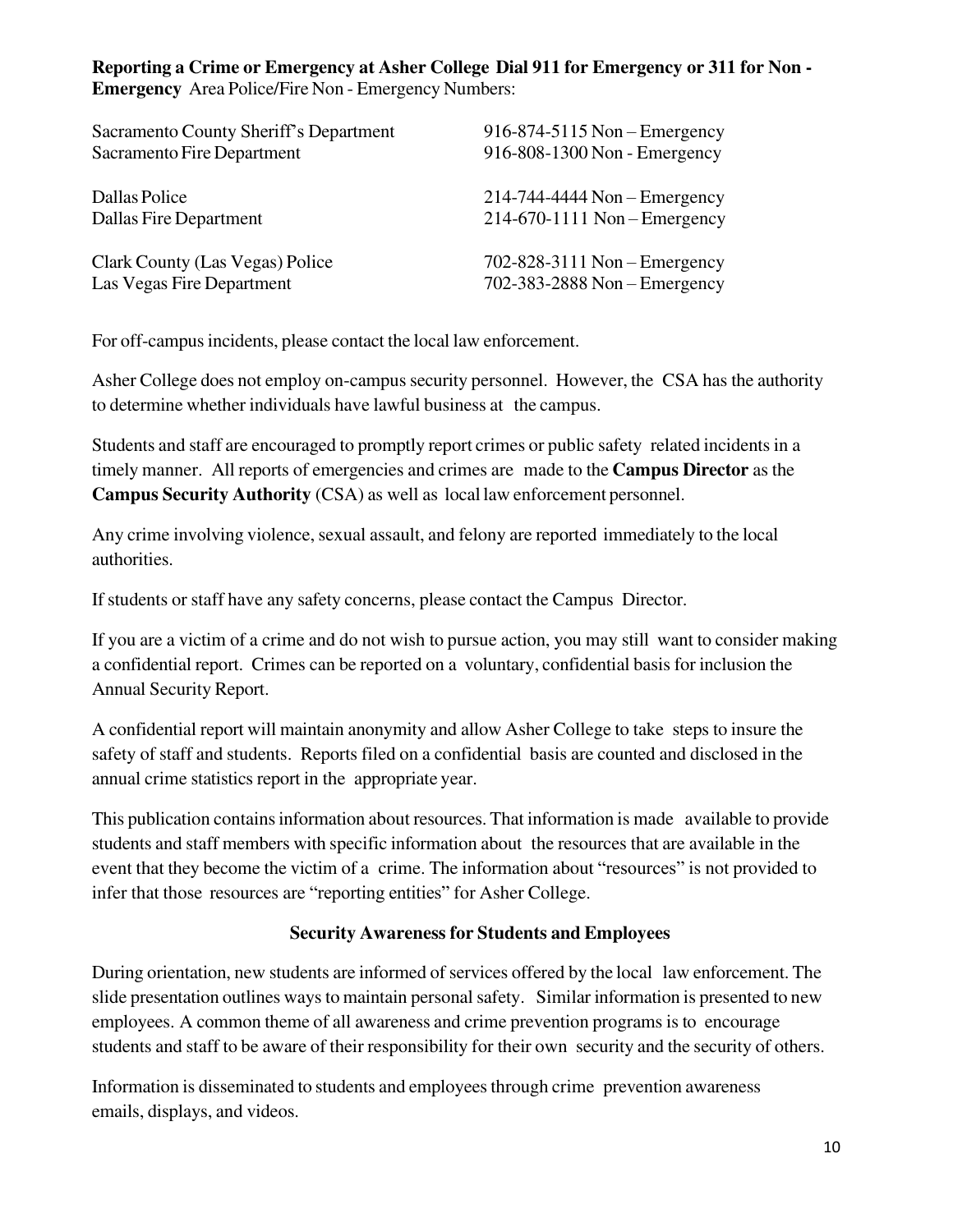# **Drug and Alcohol Abuse**

Asher College maintains a drug and alcohol-free environment. It is unlawful to sell, furnish, or provide alcohol to a person under the age of 21. The possession of alcohol by anyone under 21 years of age in a public place or a place open to the public is illegal.

The unlawful possession, use or distribution of illicit or non – prescribed prescription drugs by students or staff on Asher College Campus is strictly prohibited. Violations of state, federal or local regulations with respect to illegal drugs or alcohol are subject to criminal prosecution and campus disciplinary action.

Campus disciplinary action may include the immediate termination/ probation from employment or in the case of a student, termination/probation from school. Asher College will notify the student or staff member in writing upon awareness of a violation.

The student or staff member may request a formal hearing after receiving the notice of violation. If the student or staff member fails to request a hearing within three business days, the termination will take place. If a hearing is requested, the CSA will notify the student or staff member of the date the hearing will take place. The student or staff member has the right to be represented by legal counsel for this purpose. The testimony from all individuals involved with the case will be used to make a final determination. The CSA will notify the student or staff member of the decision.

The Asher College Catalog has information with local recovery programs available to students and staff members as well as the links below:

- **New Dawn Recovery Center**  9960 Business Park Drive Suite 160 Sacramento, CA 95827 Phone (916) 363-2732; (916) 723-1319 [www.newdawnrecovery.com](http://www.newdawnrecovery.com/)
- **BRIDGE COUNSELING ASSOCIATES** 1640 Alta Drive, Suite #4 Las Vegas, NV 89106 Phone: (702) 474-6450 Fax: (702) 474-6463 [https://bridgecounseling.org](https://bridgecounseling.org/)
- **Arise Recovery Centers** 5440 Harvest Hill Rd #230, Dallas, TX 75230 Phone: (214) 613-0616 <https://ariserecoverycenters.com/>

Alcoholics Anonymous: <http://www.aa.org/>

Al-Anon Family Groups: <http://www.al-anon.org/>

Narcotics Anonymous: [www.na.org](http://www.na.org/)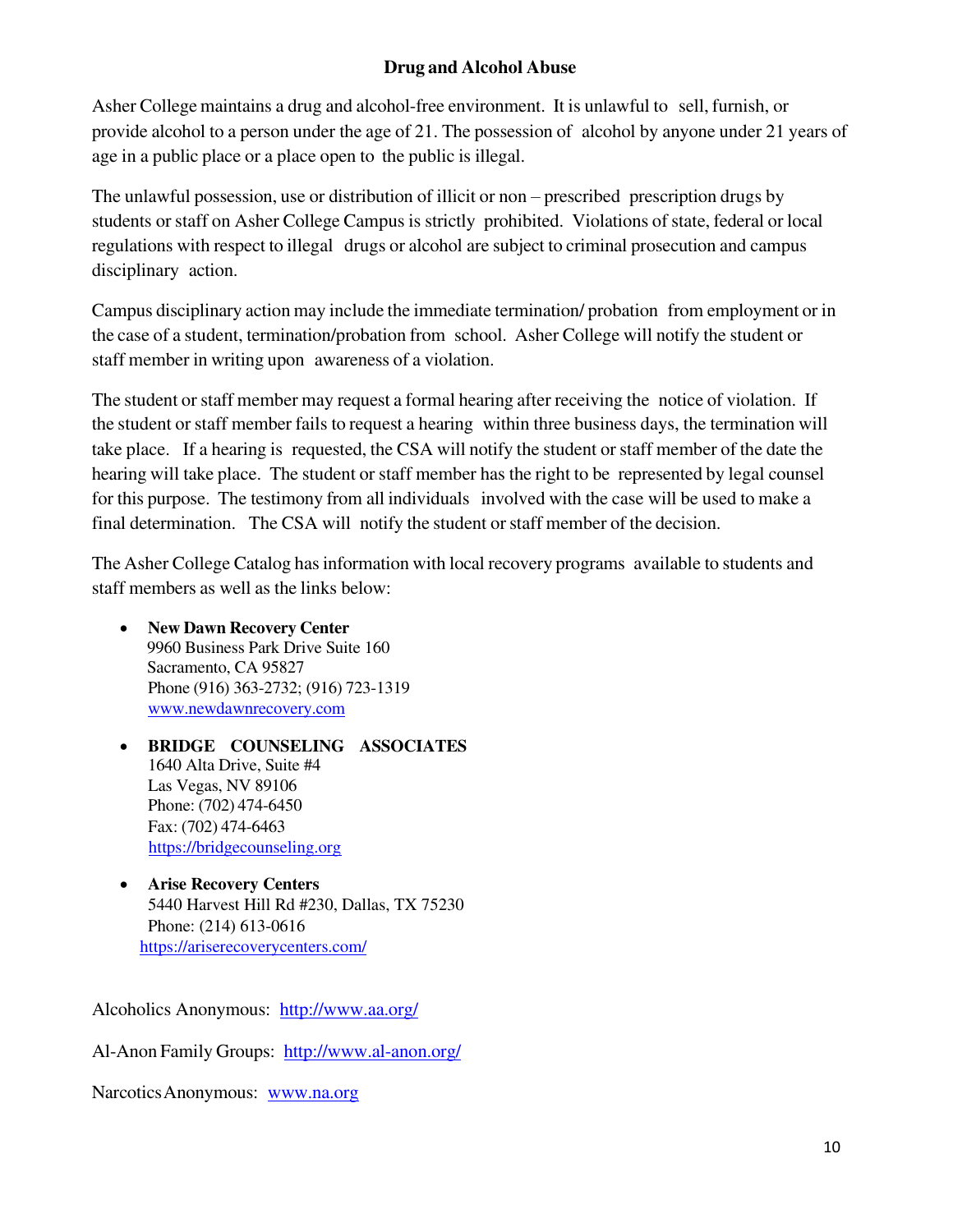# **Crime Prevention and Security Awareness**

Asher College encourages security awareness as a tool for crime prevention. Students and staff are responsible for their own safety and the safety of others.

Asher College has the following safety tips for all students and staff while on campus:

- Outside doors are not to be propped open
- Do not leave personal property unattended
- Report suspicious individuals to the local CSA
- Lock your car
- Be aware of your surroundings
- At night, walk to your car in groups of at least two

General Safety Information:

- At home, keep your doors and windows locked
- Never open the door without knowing who is there, use a chain bolt if possible, to check ID.
- If a stranger wants to use your phone for a call, do not let them in, make the call for them IF you believe it is an actual emergency
- Do not give out personal information such as your address
- Plan your route to a destination and stick to it
- Choose well- lit pathways and streets
- Know your neighborhood and the neighborhood around the campus
- Carry your purse close to your body and keep a firm grip
- Carry a wallet in an inside coat or trouser pocket
- Have your car or house key in hand and ready as you approach your car or home
- On public transportation, wait in well–lit areas near other people

### **Sexual Harassment**

Sexual harassment means conduct on the basis of sex that satisfies one or more of the following:

- (i) A school employee conditioning education benefits on participation in unwelcome sexual conduct (i.e., quid pro quo); or
- (ii) Unwelcome conduct that a reasonable person would determine is so severe, pe1vasive, and objectively offensive that it effectively denies a person equal access to the school's education program or activity; or
- (iii) Sexual assault (as defined in the Cle1y Act), dating violence, domestic violence, or stalking as defined in the Violence Against Women Act (VAWA).

# **Responding to an Attack**

*In any situation, the goal is to get away with the least injury to yourself. If an attacker only wants your valuables, give them up. Valuables can be replaced; your life cannot. Notify the appropriate authorities.*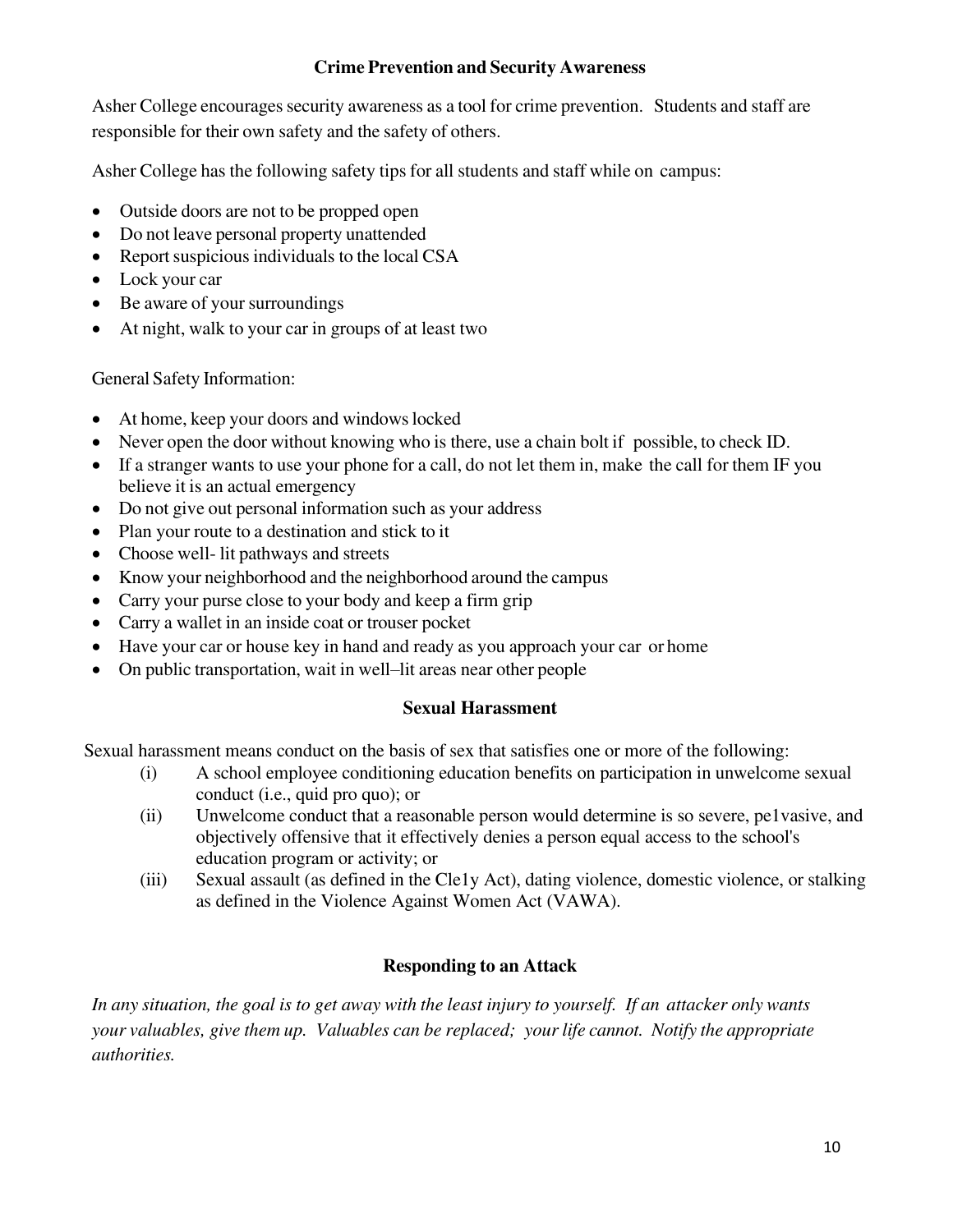# **Sexual Assault Policy**

The Violence Against Women Act VAWA (S. 47) (42 USC/13925) passed in the Senate on February 12, 2013 [\(78-22\)](http://www.senate.gov/legislative/LIS/roll_call_lists/roll_call_vote_cfm.cfm?congress=113&amp%3Bsession=1&amp%3Bvote=00019) and in the House of Representatives on February 28, 2013 [\(286-138\).](http://clerk.house.gov/evs/2013/roll055.xml) President Obama signed the bill into law on March 7, 2013.

# **Definitions:**

# • **Dating Violence**

- o The term "dating violence" means violence committed by a person
	- who is or was in a social relationship of a romantic or intimate nature with the victim; and
	- where the existence of such a relationship shall be determined based on a consideration of the following factors:
		- The length of the relationship.
		- The type of relationship.
		- The frequency of interaction between the persons involved in the relationship.

# • **Sexual Assault**

o The term "sexual assault" means any nonconsensual sexual act proscribed by Federal, tribal, or State law, including when the victim lacks capacity to consent.

# • **Stalking**

- o The term "stalking" means engaging in a course of conduct directed at a specific person that would cause a reasonable person to
	- fear for his or her safety or the safety of others; or
	- suffer substantial emotional distress.

### • **Consent**

o Consent must be informed, voluntary and mutual, and can be withdrawn at any time. There is no consent where this is forced, expressed or implied, or when coercion, intimidation, threats, or duress is used. If a person is mentally or physically incapacitated or impaired so that such person cannot understand the fact, nature, or extent of the sexual situation, there is no consent; this includes impairment or incapacitation due to alcohol or drug consumption that meets this standard or being asleep or unconscious.

### • **Domestic Violence**

o The term "domestic violence" includes felony or misdemeanor crimes of violence committed by a current or former spouse or intimate partner of the victim, by a person with whom the victim shares a child in common, by a person who is cohabitating with or has cohabitated with the victim as a spouse or intimate partner, by a person similarly situated to a spouse of the victim under the domestic or family violence laws of the jurisdiction receiving grant monies, or by any other person against an adult or youth victim who is protected from that person's acts under the domestic or family violence laws of the jurisdiction.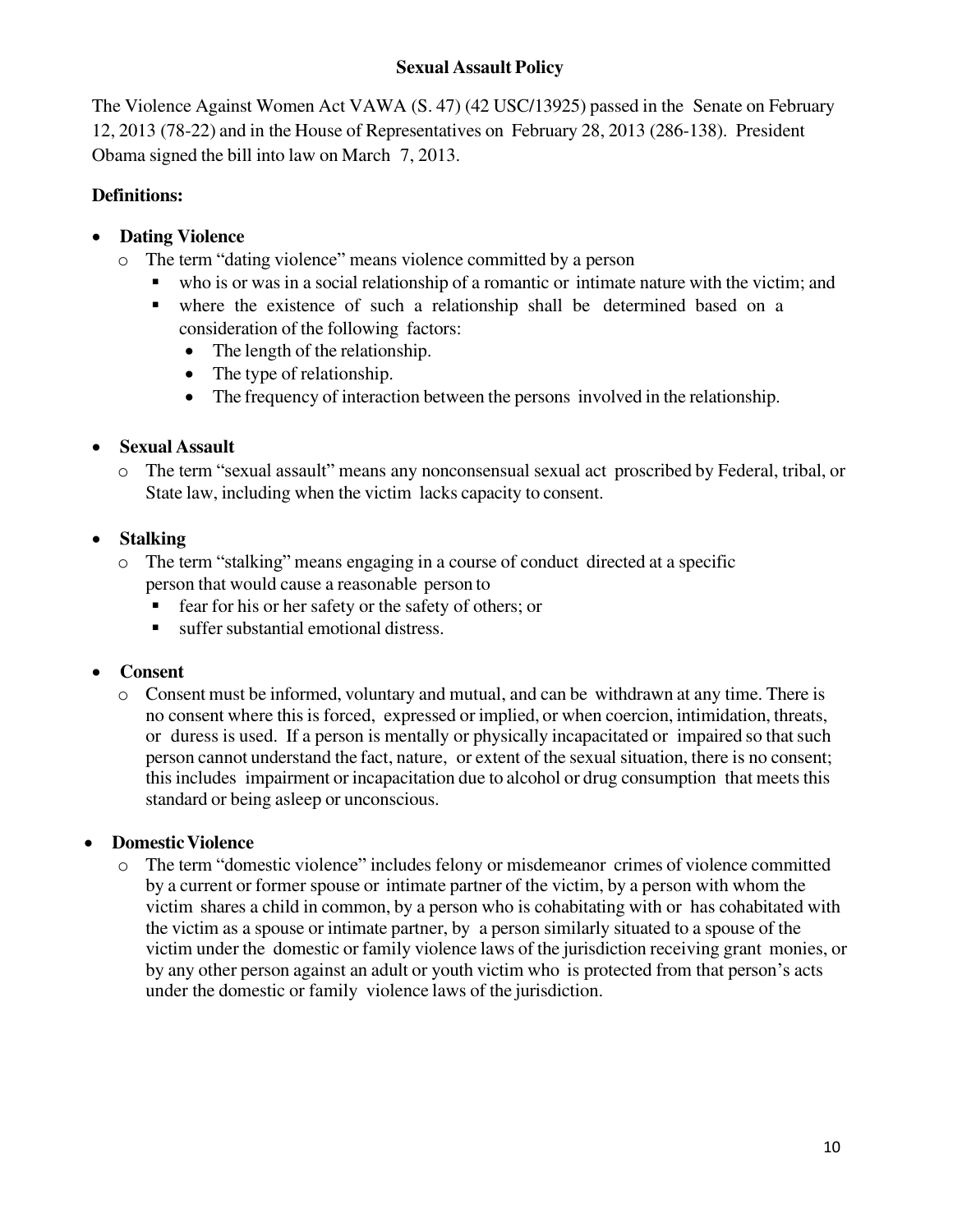### **Asher College Response to reports of Violence against Women Act crimes**

Asher College educates students and staff about domestic violence, dating violence, sexual assault or stalking during orientation for new students.

Asher College will provide victims of domestic violence, dating violence, sexual assault or stalking with written notice of available options, resources, remedies and services from the community.

If you are a victim of a sexual assault at this institution, your priority should be to get to a place of safety. You should then obtain necessary medical treatment. Asher College strongly advocates that a victim of sexual assault reports the incident in a timely manner. Time is a critical factor for evidence collection and preservation. An assault should be reported directly to law enforcement.

#### **Filing a police report will:**

- ensure that a victim of sexual assault receives the necessary medical treatment and tests, at no expense to the victim; provide the opportunity for collection of evidence helpful in prosecution, which cannot be obtained later (ideally a victim of sexual assault should not wash, douche, use the toilet, or change clothing prior to a medical/legal exam);
- assure the victim has access to free confidential counseling from counselors specifically trained in the area of sexual assault crisis intervention.

The victim of a sexual assault may choose for the investigation to be pursued through the criminal justice system. Various counseling options are available from the community.

Asher College strongly encourages all members of the campus community to report violations of this policy to law enforcement; it is the victim's choice whether or not to make such a report.

### **Disciplinary Actions for VAWA crimes:**

Following a final determination of an Asher College disciplinary procedure for cases of rape, acquaintance rape, dating violence, domestic violence, sexual assault or stalking disciplinary actions may be imposed including suspension or termination from the program. Staff members who violate this policy will be subject to Asher College disciplinary procedures up to and including termination of employment.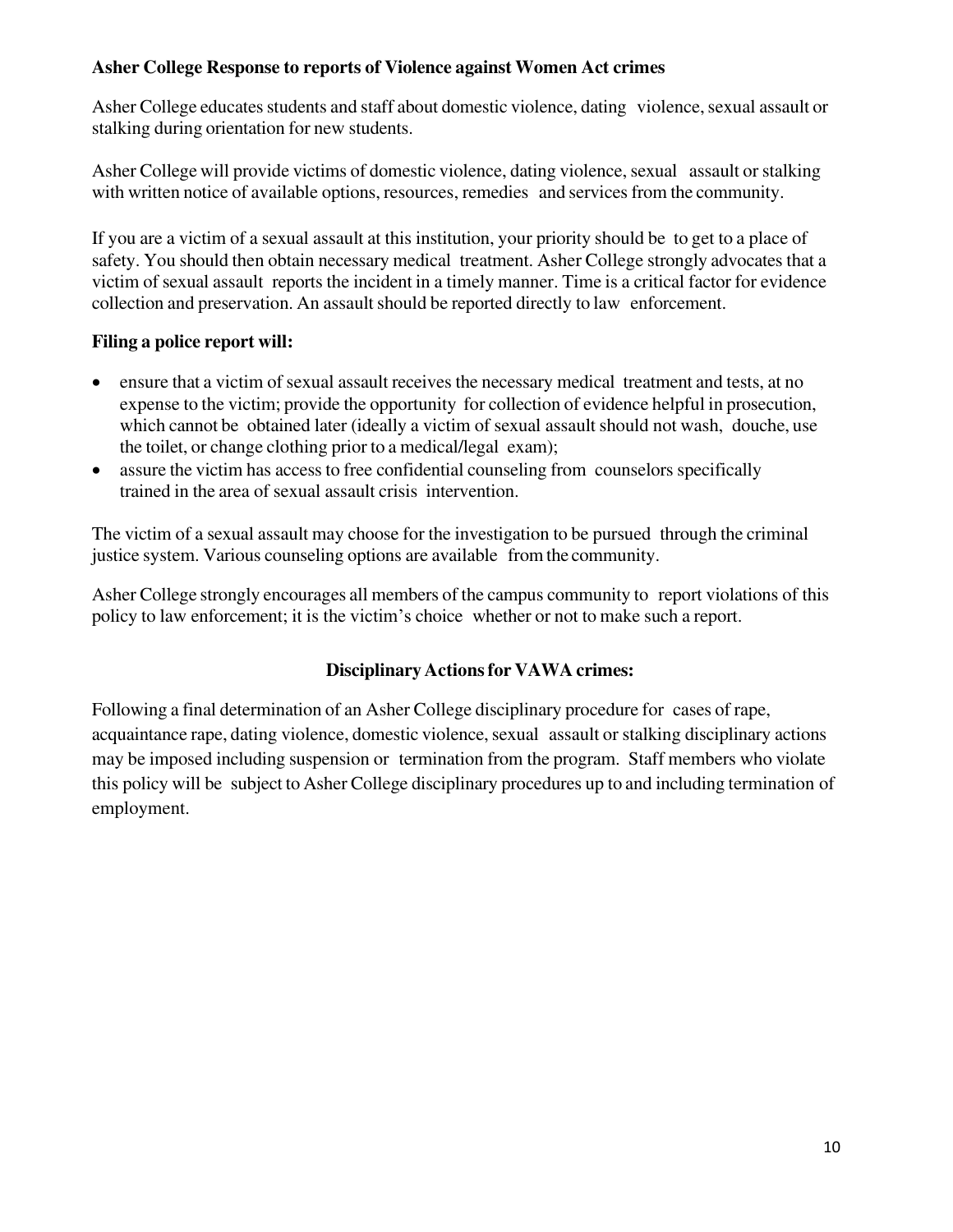#### **Resources Available for Support**

When a student or staff member reports to Asher College that he/she has been the victim of a sexual assault, dating violence, domestic violence, or stalking (on campus or off) the institution will provide the victim with resources and information of their rights and options.

**Survivors of Sexual Assault National Hotline 800-656-HOPE (4673)**  <https://www.rainn.org/about-national-sexual-assault-telephone-hotline>

Sacramento: <http://www.sacsheriff.com/Pages/Organization/CID/SexAssault.aspx> <http://www.weaveinc.org/sexual-assault>

Las Vegas: <https://www.lvmpd.com/en-us/Pages/SexualAssault.aspx> <http://www.rcclv.org/>

Dallas:

<https://www.dallascounty.org/government/district-attorney/divisions/sexual-assault.php> <http://www.dallasrapecrisis.org/>

# **Megan's Law**

May 8, 1996 President Clinton signed the law, dubbed "Megan's Law" in remembrance of Megan who was raped and murdered by a convicted child molester who was living down the street. The law was implemented to allow potential victims to protect themselves and allow parents to protect their children.

Below are links to the information in the communities that serve Asher College.

Sacramento: <http://www.city-data.com/soz/soz-95825.html>

Las Vegas: <http://www.city-data.com/so/so-Las-Vegas-Nevada.html>

Dallas: <http://www.city-data.com/soz/soz-75243.html>

Asher College recognizes that confidentiality may be particularly important to victims of sexual assault, dating violence, domestic violence and stalking. If a victim chooses to make a disclosure to the CSA the victim will have informed expectations concerning privacy and confidentiality.

Asher College is committed to maintaining the privacy of all individuals involved in a report of sexual misconduct. Asher College always encourages victims to report an incident of sexual misconduct; there are other options available to protect their anonymity.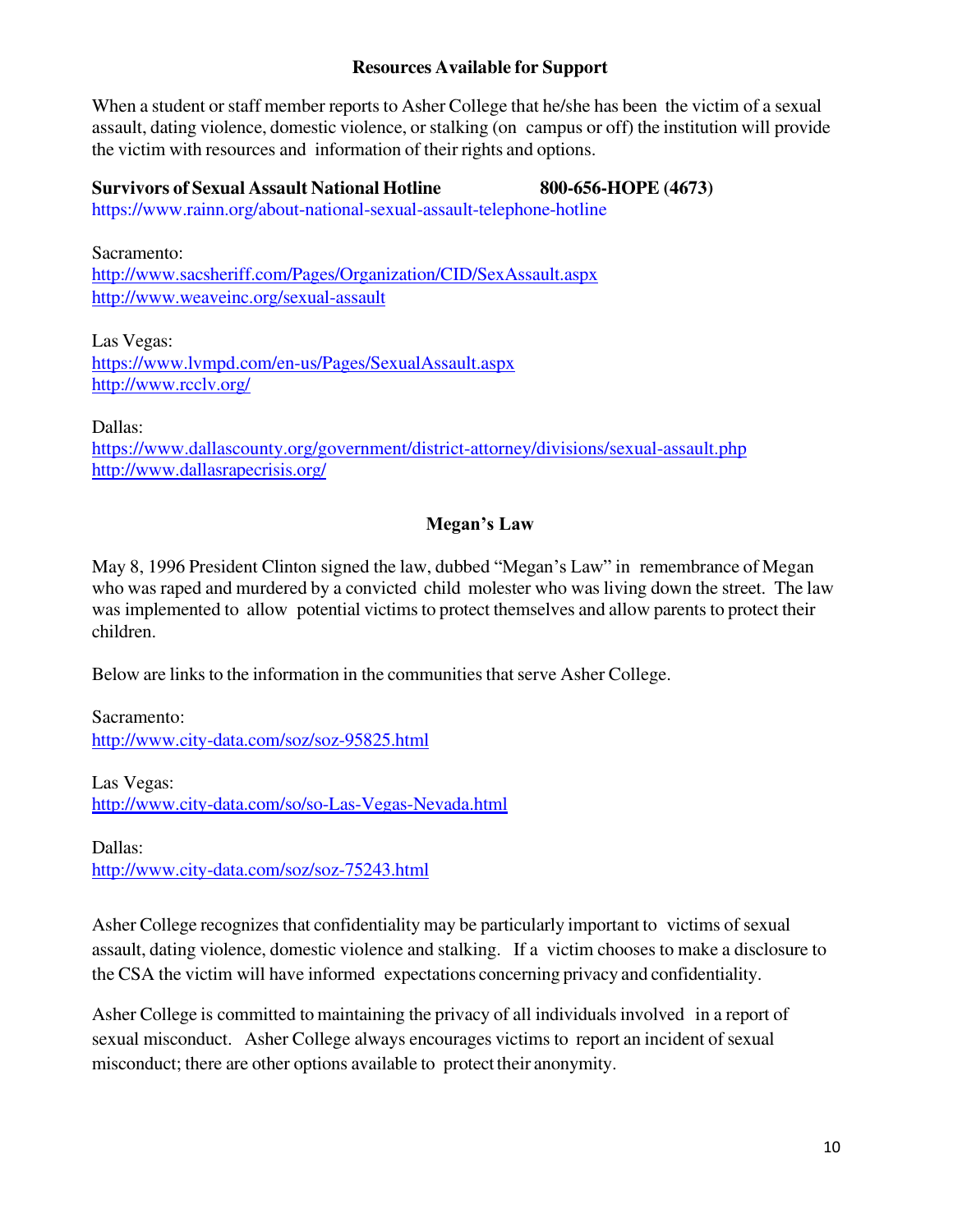# **Asher College Clery Report of Crime Statistics**

| <b>SACRAMENTO CAMPUS</b><br><b>OFFENSE</b>              | <b>YEAR</b> | <b>ON-CAMPUS</b><br><b>PROPERTY</b> | <b>PUBLIC</b><br><b>PROPERTY</b> |
|---------------------------------------------------------|-------------|-------------------------------------|----------------------------------|
|                                                         | 2018        | 0                                   | 0                                |
| MURDER/NON-NEGLIGENT MANSLAUGHTER                       | 2019        | 0                                   | 0                                |
|                                                         | 2020        | 0                                   | 0                                |
|                                                         | 2018        | 0                                   | 0                                |
| NEGLIGENT MANSLAUGHTER                                  | 2019        | 0                                   | 0                                |
|                                                         | 2020        | 0                                   | 0                                |
|                                                         | 2018        | 0                                   | 0                                |
| SEX OFFENSES, FORCIBLE                                  | 2019        | 0                                   | 0                                |
|                                                         | 2020        | 0                                   | 0                                |
|                                                         | 2018        | 0                                   | 0                                |
| SEX OFFENSES, NON-FORCIBLE                              | 2019        | 0                                   | 0                                |
|                                                         | 2020        | 0                                   | 0                                |
|                                                         | 2018        | 0                                   | 1                                |
|                                                         |             |                                     |                                  |
| <b>ROBBERY</b>                                          | 2019        | 0                                   | 3                                |
|                                                         | 2020        | 0<br>$\overline{0}$                 | $\overline{\mathbf{4}}$          |
|                                                         | 2018        |                                     | 3                                |
| AGGRAVATED ASSAULT                                      | 2019        | 0                                   | 2                                |
|                                                         | 2020        | 0                                   | 1                                |
|                                                         | 2018        | $\mathbf 0$                         | 0                                |
| <b>BURGLARY</b>                                         | 2019        | 0                                   | 6                                |
|                                                         | 2020        | 0                                   | 6                                |
|                                                         | 2018        | 0                                   | 0                                |
| <b>MOTOR VEHICLE THEFT</b>                              | 2019        | 0                                   | 0                                |
|                                                         | 2020        | 0                                   | 0                                |
|                                                         | 2018        | 0                                   | 0                                |
| <b>ARSON</b>                                            | 2019        | 0                                   | 0                                |
|                                                         | 2020        | 0                                   | 0                                |
| ARRESTS: WEAPONS: CARRYING, POSSESSING,                 | 2018        | 0                                   | 0                                |
| ETC.                                                    | 2019        | 0                                   | 0                                |
|                                                         | 2020        | 0                                   | 1                                |
| DISCIPLINARY REFERRALS: WEAPONS: CARRYING,              | 2018        | 0                                   | 0                                |
| POSSESSING, ETC.                                        | 2019        | 0                                   | 0                                |
|                                                         | 2020        | 0                                   | 0                                |
|                                                         | 2018        | 0                                   | 0                                |
| ARRESTS: DRUG ABUSE VIOLATIONS                          | 2019        | 0                                   | 0                                |
|                                                         | 2020        | 0                                   | 0                                |
|                                                         | 2018        | 0                                   | 0                                |
| DISCIPLINARY REFERRALS: DRUG ABUSE<br><b>VIOLATIONS</b> | 2019        | $\mathbf 0$                         | 0                                |
|                                                         | 2020        | $\pmb{0}$                           | 0                                |
|                                                         | 2018        | $\pmb{0}$                           | 0                                |
| ARRESTS: LIQUOR LAW VIOLATIONS                          | 2019        | $\pmb{0}$                           | $\pmb{0}$                        |
|                                                         | 2020        | $\pmb{0}$                           | 0                                |
|                                                         | 2018        | 0                                   | 0                                |
| DISCIPLINARY REFERRALS: LIQUOR LAW<br><b>VIOLATIONS</b> | 2019        | $\pmb{0}$                           | $\pmb{0}$                        |
|                                                         | 2020        | 0                                   | 0                                |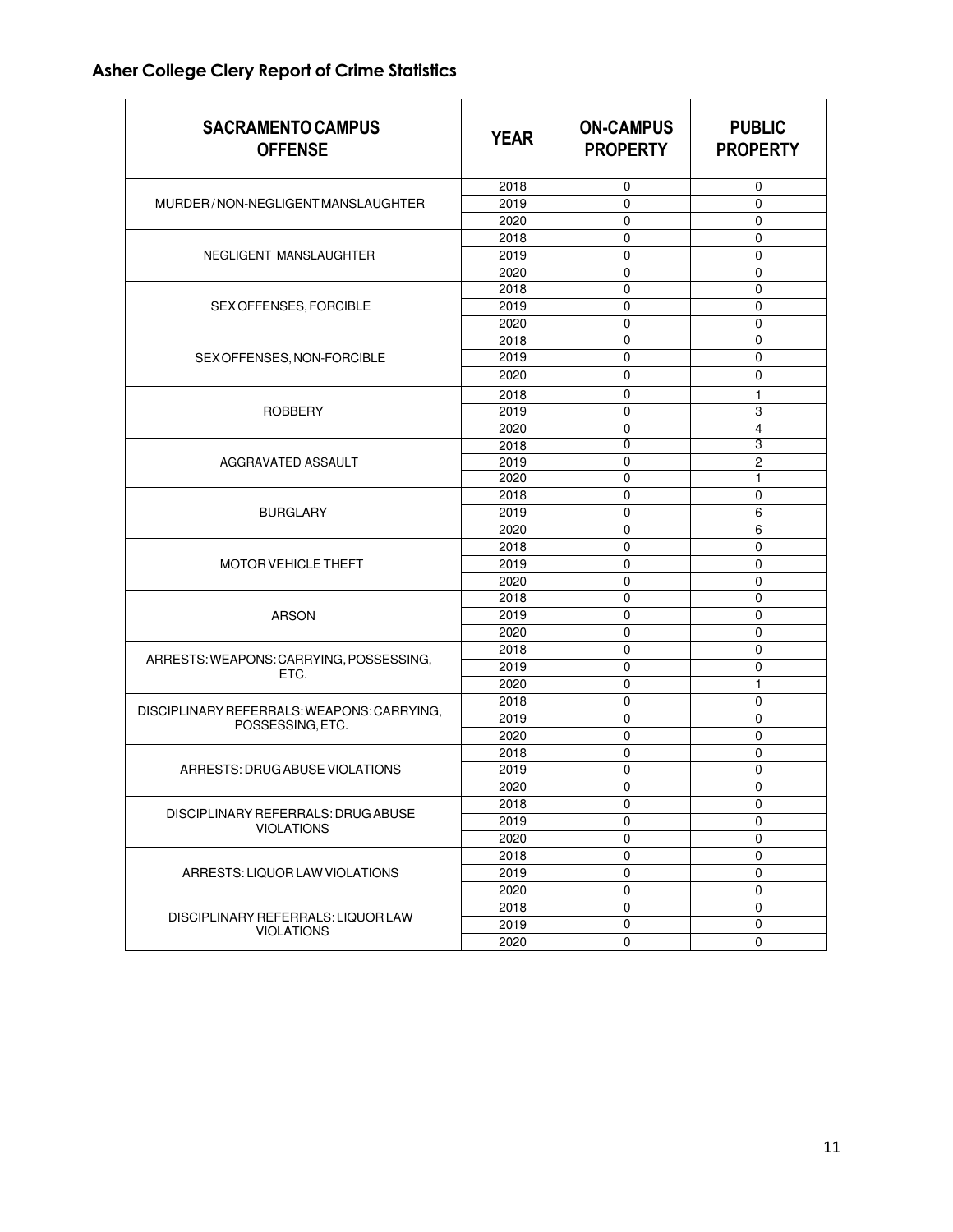| <b>SACRAMENTOCAMPUS</b><br><b>HATE CRIMES</b> | <b>YEAR</b> | <b>ON-CAMPUS</b><br><b>PROPERTY</b> | <b>PUBLIC</b><br><b>PROPERTY</b> |
|-----------------------------------------------|-------------|-------------------------------------|----------------------------------|
|                                               | 2018        | $\mathbf 0$                         | 0                                |
| MURDER / NON-NEGLIGENT MANSLAUGHTER           | 2019        | 0                                   | $\mathbf 0$                      |
|                                               | 2020        | $\mathbf 0$                         | 0                                |
|                                               | 2018        | $\mathbf 0$                         | $\mathbf 0$                      |
| NEGLIGENT MANSLAUGHTER                        | 2019        | $\Omega$                            | $\Omega$                         |
|                                               | 2020        | $\mathbf 0$                         | $\mathbf 0$                      |
|                                               | 2018        | $\mathbf 0$                         | $\mathbf 0$                      |
| SEX OFFENSES, FORCIBLE                        | 2019        | $\overline{0}$                      | $\overline{0}$                   |
|                                               | 2020        | $\overline{0}$                      | $\overline{0}$                   |
|                                               | 2018        | $\mathbf 0$                         | $\mathbf 0$                      |
| SEX OFFENSES, NON-FORCIBLE                    | 2019        | $\mathbf 0$                         | $\mathbf 0$                      |
|                                               | 2020        | $\boldsymbol{0}$                    | $\pmb{0}$                        |
|                                               | 2018        | $\mathbf 0$                         | $\mathbf 0$                      |
| <b>ROBBERY</b>                                | 2019        | $\overline{0}$                      | $\mathbf 0$                      |
|                                               | 2020        | $\mathbf 0$                         | $\mathbf 0$                      |
|                                               | 2018        | $\mathbf 0$                         | $\mathbf 0$                      |
| AGGRAVATED ASSAULT                            | 2019        | $\mathbf 0$                         | $\mathbf 0$                      |
|                                               | 2020        | $\overline{0}$                      | $\overline{0}$                   |
|                                               | 2018        | 0                                   | $\mathbf 0$                      |
| <b>BURGLARY</b>                               | 2019        | 0                                   | $\mathbf 0$                      |
|                                               | 2020        | 0                                   | $\mathbf 0$                      |
|                                               | 2018        | $\pmb{0}$                           | $\mathbf 0$                      |
| <b>MOTOR VEHICLE THEFT</b>                    | 2019        | $\overline{0}$                      | $\Omega$                         |
|                                               | 2020        | $\mathbf 0$                         | $\mathbf 0$                      |
|                                               | 2018        | $\mathbf 0$                         | $\mathbf 0$                      |
| <b>ARSON</b>                                  | 2019        | $\overline{0}$                      | $\mathbf 0$                      |
|                                               | 2020        | $\overline{0}$                      | $\overline{0}$                   |
|                                               | 2018        | $\mathbf 0$                         | $\mathbf 0$                      |
| SIMPLE ASSAULT                                | 2019        | 0                                   | $\mathbf 0$                      |
|                                               | 2020        | 0                                   | $\mathbf 0$                      |
|                                               | 2018        | $\overline{0}$                      | $\mathbf 0$                      |
| <b>LARCENY</b>                                | 2019        | $\overline{0}$                      | $\overline{0}$                   |
|                                               | 2020        | $\mathbf 0$                         | $\mathbf 0$                      |
|                                               | 2018        | $\mathbf 0$                         | $\mathbf 0$                      |
| <b>INTIMIDATION</b>                           | 2019        | $\overline{0}$                      | $\overline{0}$                   |
|                                               | 2020        | $\mathbf 0$                         | $\mathbf 0$                      |
| <b>DESTRUCTION/ DAMAGE/ VANDALISM OF</b>      | 2018        | 0                                   | $\mathbf 0$                      |
| <b>PROPERTY</b>                               | 2019        | 0                                   | $\mathbf 0$                      |
|                                               | 2020        | $\mathbf 0$                         | $\mathbf 0$                      |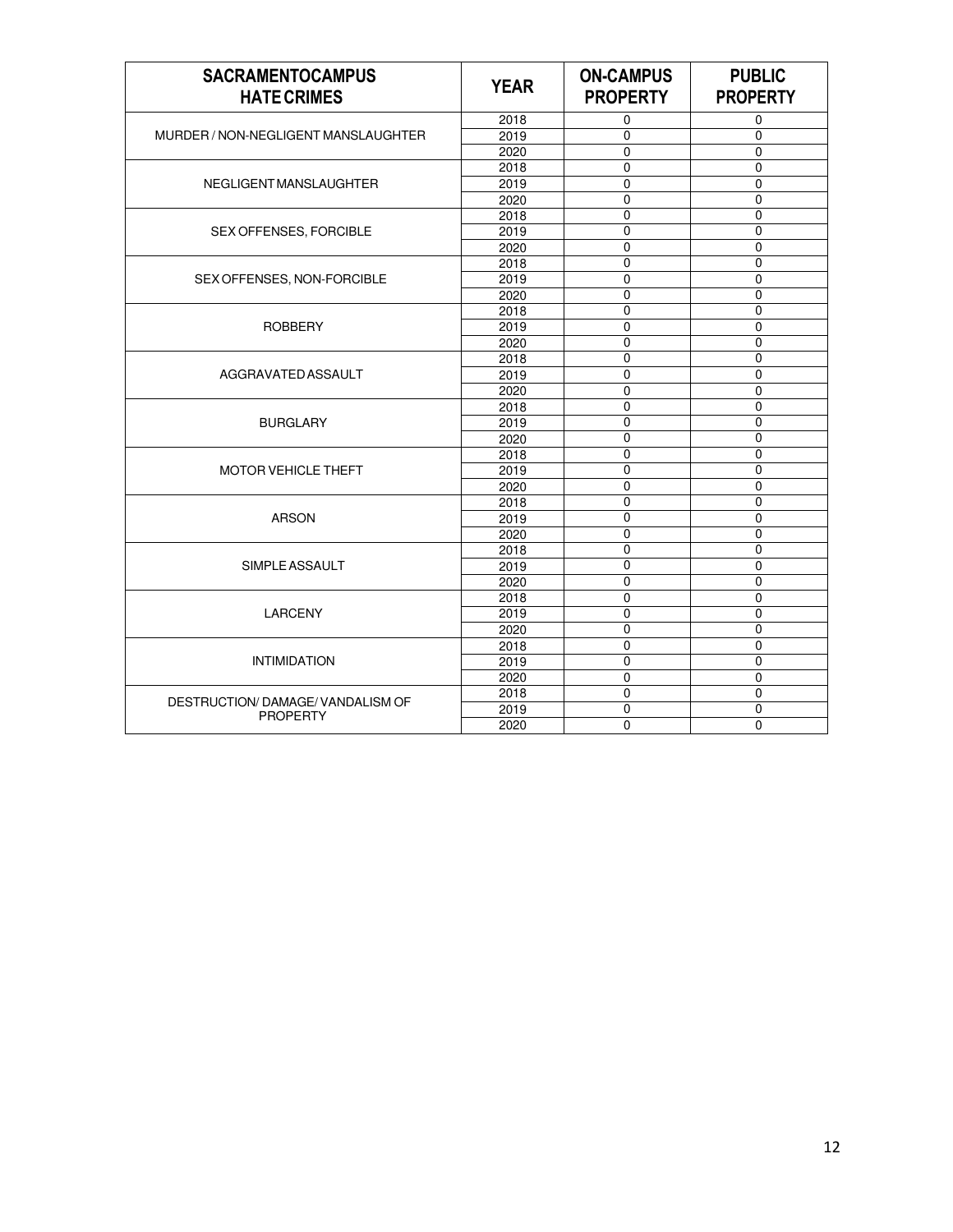Asher College Las Vegas Campus uses a security keypad to gain access after 6pm weekdays and on Saturdays.

| <b>LAS VEGAS CAMPUS</b><br><b>OFFENSE</b>  | <b>YEAR</b> | <b>ON-CAMPUS</b><br><b>PROPERTY</b> | <b>PUBLIC</b><br><b>PROPERTY</b> |
|--------------------------------------------|-------------|-------------------------------------|----------------------------------|
|                                            | 2018        | 0                                   | 0                                |
| MURDER / NON-NEGLIGENT MANSLAUGHTER        | 2019        | $\mathbf 0$                         | $\mathbf 0$                      |
|                                            | 2020        | $\mathbf 0$                         | 0                                |
|                                            | 2018        | $\mathbf 0$                         | 0                                |
| NEGLIGENT MANSLAUGHTER                     | 2019        | 0                                   | $\mathbf 0$                      |
|                                            | 2020        | $\pmb{0}$                           | 0                                |
|                                            | 2018        | 0                                   | 0                                |
| SEX OFFENSES, FORCIBLE                     | 2019        | 0                                   | 1                                |
|                                            | 2020        | $\mathbf 0$                         | 0                                |
|                                            | 2018        | $\mathbf 0$                         | 0                                |
| SEX OFFENSES, NON-FORCIBLE                 | 2019        | $\overline{0}$                      | 0                                |
|                                            | 2020        | $\mathbf 0$                         | 0                                |
|                                            | 2018        | 0                                   | 3                                |
| <b>ROBBERY</b>                             | 2019        | $\mathbf 0$                         | 2                                |
|                                            | 2020        | $\mathbf 0$                         | $\mathbf{1}$                     |
|                                            | 2018        | $\mathbf 0$                         | 0                                |
| AGGRAVATED ASSAULT                         | 2019        | $\boldsymbol{0}$                    | $\mathbf{1}$                     |
|                                            | 2020        | 0                                   | 0                                |
|                                            | 2018        | 0                                   | 0                                |
| <b>BURGLARY</b>                            | 2019        | $\boldsymbol{0}$                    | 0                                |
|                                            | 2020        | $\mathbf 0$                         | 0                                |
|                                            | 2018        | $\mathbf 0$                         | 5                                |
| <b>MOTOR VEHICLE THEFT</b>                 | 2019        | $\mathbf 0$                         | 6                                |
|                                            | 2020        | $\mathbf 0$                         | 0                                |
|                                            | 2018        | 0                                   | 0                                |
| <b>ARSON</b>                               | 2019        | 0                                   | 0                                |
|                                            | 2020        | $\mathbf 0$                         | 0                                |
|                                            | 2018        | $\mathbf 0$                         | 0                                |
| ARRESTS: WEAPONS: CARRYING, POSSESSING,    | 2019        | 0                                   | 0                                |
| ETC.                                       | 2020        | $\mathbf 0$                         | $\mathbf 0$                      |
|                                            | 2018        | 0                                   | 0                                |
| DISCIPLINARY REFERRALS: WEAPONS: CARRYING, | 2019        | $\mathbf 0$                         | 0                                |
| POSSESSING, ETC.                           | 2020        | 0                                   | 0                                |
|                                            | 2018        | 0                                   | 0                                |
| ARRESTS: DRUG ABUSE VIOLATIONS             | 2019        | $\mathbf 0$                         | 0                                |
|                                            | 2020        | $\mathbf 0$                         | 0                                |
|                                            | 2018        | 0                                   | 0                                |
| DISCIPLINARY REFERRALS: DRUG ABUSE         | 2019        | $\mathbf 0$                         | 0                                |
| <b>VIOLATIONS</b>                          | 2020        | $\mathbf 0$                         | 0                                |
|                                            | 2018        | $\mathbf 0$                         | 0                                |
| ARRESTS: LIQUOR LAW VIOLATIONS             | 2019        | $\pmb{0}$                           | $\pmb{0}$                        |
|                                            | 2020        | $\mathbf 0$                         | 0                                |
|                                            | 2018        | 0                                   | 0                                |
| DISCIPLINARY REFERRALS: LIQUOR LAW         | 2019        | $\mathbf 0$                         | $\mathbf 0$                      |
| <b>VIOLATIONS</b>                          | 2020        | $\mathbf 0$                         | $\mathbf 0$                      |
|                                            |             |                                     |                                  |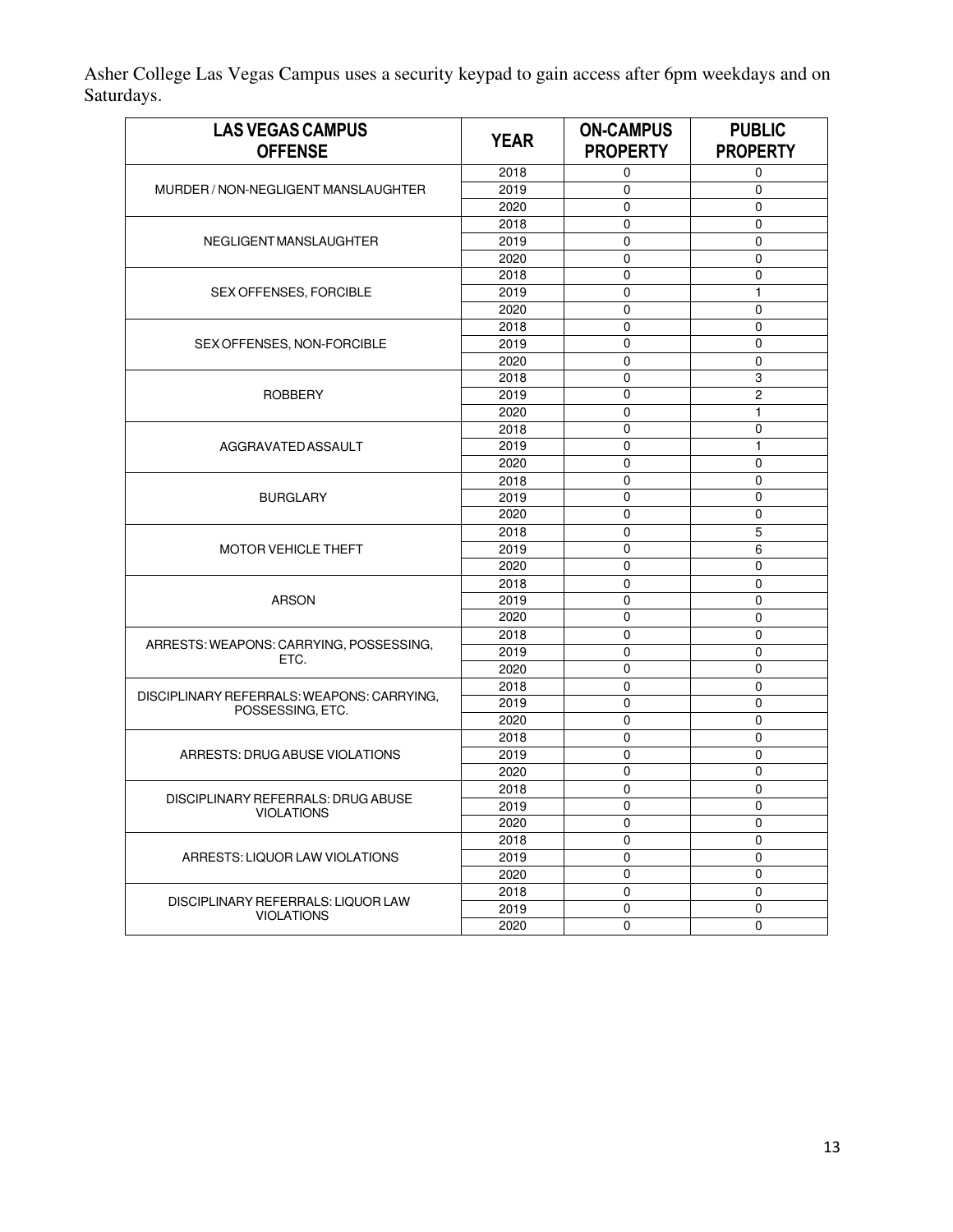Asher College Las Vegas Campus uses a security keypad to gain access after 6pm weekdays and on Saturdays.

| <b>LAS VEGAS CAMPUS</b><br><b>HATE CRIMES</b> | <b>YEAR</b> | <b>ON-CAMPUS</b><br><b>PROPERTY</b> | <b>PUBLIC</b><br><b>PROPERTY</b> |
|-----------------------------------------------|-------------|-------------------------------------|----------------------------------|
|                                               | 2018        | 0                                   | 0                                |
| MURDER / NON-NEGLIGENT MANSLAUGHTER           | 2019        | 0                                   | $\Omega$                         |
|                                               | 2020        | $\Omega$                            | 0                                |
|                                               | 2018        | 0                                   | 0                                |
| NEGLIGENT MANSLAUGHTER                        | 2019        | $\Omega$                            | $\Omega$                         |
|                                               | 2020        | $\mathbf 0$                         | 0                                |
|                                               | 2018        | $\mathbf 0$                         | 0                                |
| SEX OFFENSES, FORCIBLE                        | 2019        | $\overline{0}$                      | $\overline{0}$                   |
|                                               | 2020        | $\Omega$                            | 0                                |
|                                               | 2018        | $\mathbf 0$                         | $\mathbf 0$                      |
| SEX OFFENSES, NON-FORCIBLE                    | 2019        | 0                                   | 0                                |
|                                               | 2020        | 0                                   | 0                                |
|                                               | 2018        | $\overline{0}$                      | $\overline{0}$                   |
| <b>ROBBERY</b>                                | 2019        | $\mathbf 0$                         | $\mathbf 0$                      |
|                                               | 2020        | 0                                   | 0                                |
|                                               | 2018        | $\overline{0}$                      | $\mathbf 0$                      |
| AGGRAVATED ASSAULT                            | 2019        | $\mathbf 0$                         | $\mathbf 0$                      |
|                                               | 2020        | $\mathbf 0$                         | $\mathbf 0$                      |
|                                               | 2018        | 0                                   | $\Omega$                         |
| <b>BURGLARY</b>                               | 2019        | 0                                   | $\mathbf 0$                      |
|                                               | 2020        | $\overline{0}$                      | $\overline{0}$                   |
|                                               | 2018        | $\Omega$                            | $\Omega$                         |
| <b>MOTOR VEHICLE THEFT</b>                    | 2019        | 0                                   | 0                                |
|                                               | 2020        | 0                                   | $\mathbf 0$                      |
|                                               | 2018        | $\overline{0}$                      | $\overline{0}$                   |
| <b>ARSON</b>                                  | 2019        | $\Omega$                            | 0                                |
|                                               | 2020        | 0                                   | $\mathbf 0$                      |
|                                               | 2018        | 0                                   | $\Omega$                         |
| SIMPLE ASSAULT                                | 2019        | $\overline{0}$                      | $\overline{0}$                   |
|                                               | 2020        | $\overline{0}$                      | $\overline{0}$                   |
| <b>LARCENY</b>                                | 2018        | $\Omega$                            | 0                                |
|                                               | 2019        | 0                                   | $\mathbf 0$                      |
|                                               | 2020        | $\overline{0}$                      | $\overline{0}$                   |
|                                               | 2018        | $\overline{0}$                      | $\overline{0}$                   |
| <b>INTIMIDATION</b>                           | 2019        | 0                                   | 0                                |
|                                               | 2020        | 0                                   | 0                                |
| DESTRUCTION/ DAMAGE/ VANDALISM OF             | 2018        | 0                                   | $\mathbf 0$                      |
| <b>PROPERTY</b>                               | 2019        | 0                                   | 0                                |
|                                               | 2020        | $\mathbf 0$                         | 0                                |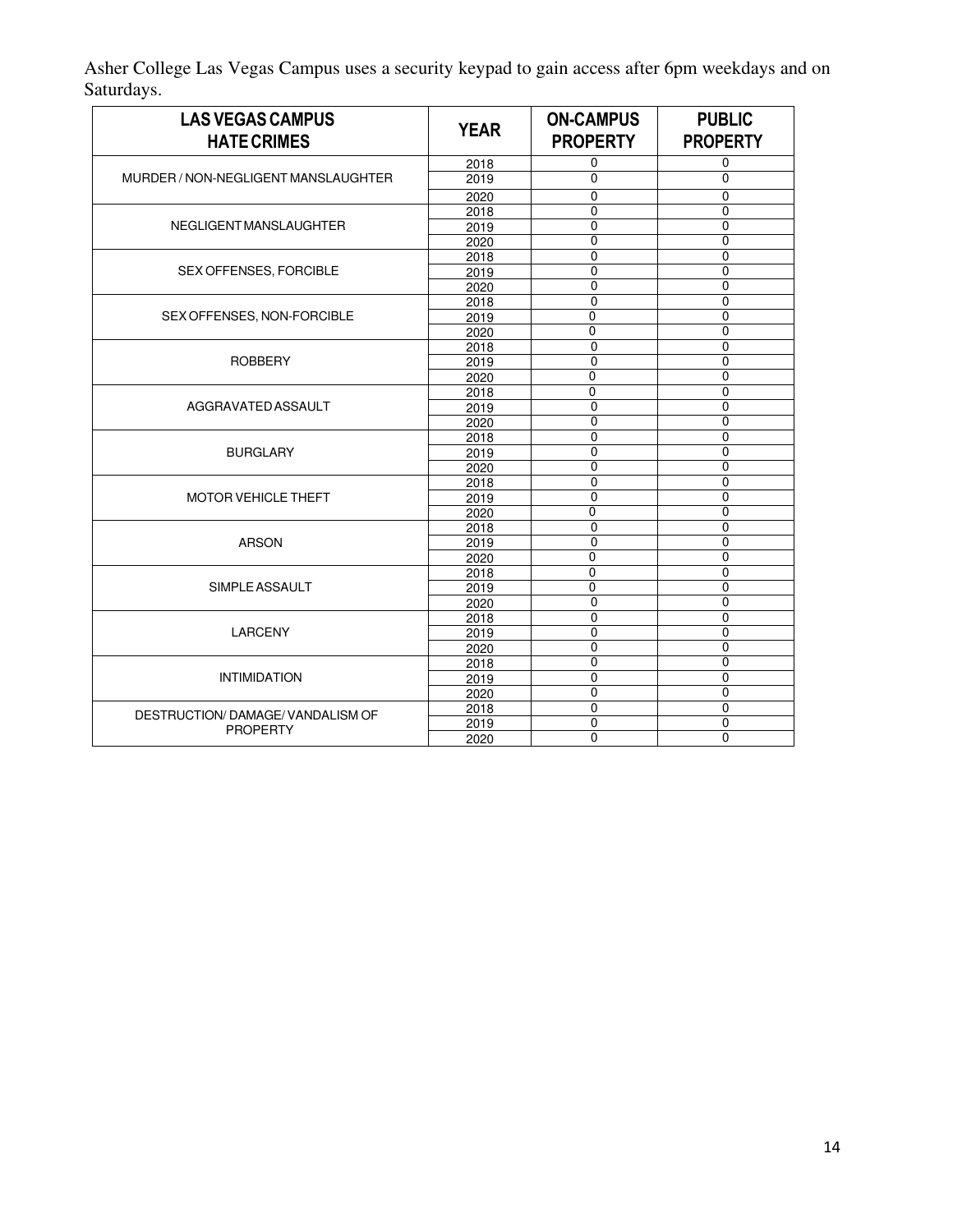# Asher College Dallas Campus uses a security card for the elevators and side doors to gain access after 7pm weekdays and on Saturdays after 3pm.

| <b>DALLASCAMPUS</b>                        | <b>YEAR</b> | <b>ON-CAMPUS</b><br><b>PROPERTY</b> | <b>PUBLIC</b><br><b>PROPERTY</b> |
|--------------------------------------------|-------------|-------------------------------------|----------------------------------|
|                                            | 2018        | 0                                   | 0                                |
| MURDER / NON-NEGLIGENT MANSLAUGHTER        | 2019        | 0                                   | 0                                |
|                                            | 2020        | 0                                   | 0                                |
|                                            | 2018        | 0                                   | 0                                |
| NEGLIGENT MANSLAUGHTER                     | 2019        | 0                                   | 0                                |
|                                            | 2020        | $\mathbf 0$                         | 0                                |
|                                            | 2018        | 0                                   | 0                                |
| SEX OFFENSES, FORCIBLE                     | 2019        | 0                                   | 0                                |
|                                            | 2020        | 0                                   | 0                                |
|                                            | 2018        | 0                                   | 0                                |
| SEX OFFENSES, NON-FORCIBLE                 | 2019        | 0                                   | 0                                |
|                                            | 2020        | $\mathbf 0$                         | 0                                |
|                                            | 2018        | 0                                   | 0                                |
| <b>ROBBERY</b>                             | 2019        | 0                                   | 0                                |
|                                            | 2020        | $\mathbf 0$                         | 0                                |
|                                            | 2018        | 0                                   | 0                                |
| AGGRAVATED ASSAULT                         | 2019        | 0                                   | 1                                |
|                                            | 2020        | $\mathbf 0$                         | 0                                |
|                                            | 2018        | 0                                   | 0                                |
| <b>BURGLARY</b>                            | 2019        | 0                                   | 1                                |
|                                            | 2020        | 0                                   | 0                                |
|                                            | 2018        | 0                                   | 0                                |
| <b>MOTOR VEHICLE THEFT</b>                 | 2019        | 0                                   | 2                                |
|                                            | 2020        | $\mathbf 0$                         | 0                                |
|                                            | 2018        | 0                                   | 0                                |
| <b>ARSON</b>                               | 2019        | 0                                   | 0                                |
|                                            | 2020        | 0                                   | 0                                |
|                                            | 2018        | 0                                   | 0                                |
| ARRESTS: WEAPONS: CARRYING, POSSESSING,    | 2019        | 0                                   | 0                                |
| ETC.                                       | 2020        | $\mathbf 0$                         | 0                                |
|                                            | 2018        | 0                                   | 0                                |
| DISCIPLINARY REFERRALS: WEAPONS: CARRYING, | 2019        | 0                                   | 0                                |
| POSSESSING, ETC.                           | 2020        | 0                                   | 0                                |
|                                            | 2018        | 0                                   | 0                                |
| ARRESTS: DRUG ABUSE VIOLATIONS             | 2019        | 0                                   | 1                                |
|                                            | 2020        | $\mathbf 0$                         | 0                                |
|                                            | 2018        | 0                                   | 0                                |
| DISCIPLINARY REFERRALS: DRUG ABUSE         | 2019        | 0                                   | 0                                |
| <b>VIOLATIONS</b>                          | 2020        | $\mathbf 0$                         | 0                                |
|                                            | 2018        | 0                                   | 0                                |
| ARRESTS: LIQUOR LAW VIOLATIONS             | 2019        | 0                                   | 0                                |
|                                            | 2020        | $\mathbf 0$                         | 0                                |
|                                            | 2018        | $\mathbf 0$                         | 0                                |
| DISCIPLINARY REFERRALS: LIQUOR LAW         | 2019        | $\mathbf 0$                         | $\mathbf 0$                      |
| <b>VIOLATIONS</b>                          | 2020        | $\mathbf 0$                         | 0                                |

Statistics below apply to the previous location in Addison TX.